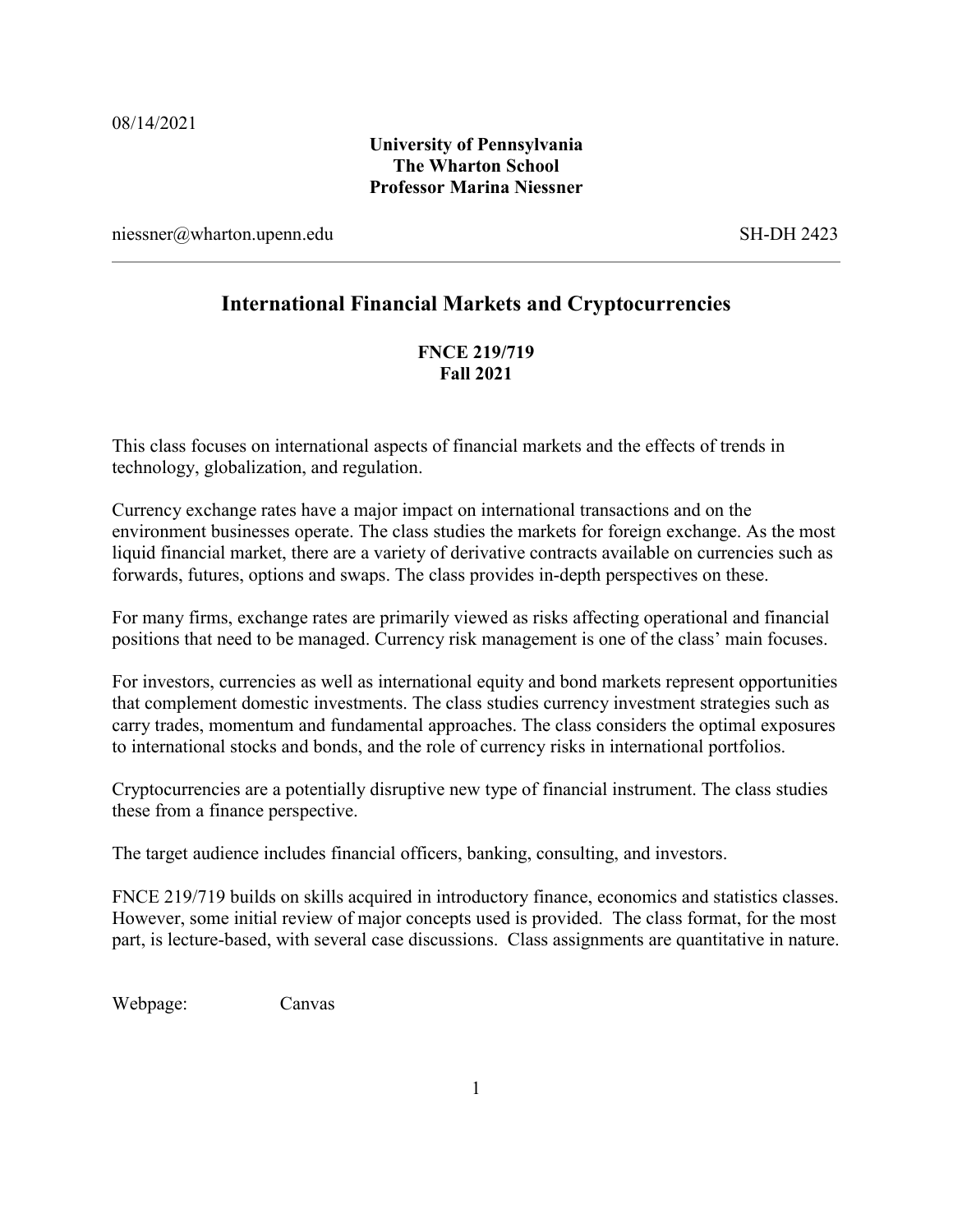### **Prerequisites**

The following introductory courses are recommended but not required For 219: FNCE 100, FNCE 101 or ECON 102, STAT 101 For 719: FNCE 611(or 612), 1 cu of Corporate Finance FNCE 613 or 615, at least 0.5 cu of Macroeconomics

### **Materials**

- A customized eBook is available from<https://create.mheducation.com/shop/> by entering the ISBN #: "9781307741087" or "Marina Niessner" in the "Looking for New materials Area?". Payment is by credit card and you will then get an email with the information about how to access the eBook. More detailed purchasing and downloading instructions for the eBook are available on the class webpage. If you encounter any issues purchasing the eBook, technical assistance is available at McGraw-Hill's support line 1-800-331-5094, press 2, press 2 (Create), press 1.
- 2 chapters from the book *International Finance Theory into Practice* by Piet Sercu will be available on Canvas through Study.Net Materials.
- Lecture notes, additional readings, assignments, homework questions and answers, and other material will be made available on Canvas. You may want to print lecture notes beforehand and bring them to class.

#### **Course Requirements**

- **Mid-term Exams:**
	- Thursday, October 7, during class time
	- Thursday, December 2, during class time

Each exam counts for 30% of the final grade. Unexcused absences from exams will result in a zero score in the calculation of the final grade. Excused absences from exams require approval prior to the exam. Exams are closed book, but you may prepare a letter sized sheet (8.5 by 11-inch) with your notes (on both sides).

• **Two Group Assignments** count together for 10% of the final grade. Each student is expected to join a project group consisting of 3-4 members. The project groups will jointly prepare and submit written assignments. The individuals constituting a group must remain the same over the semester.

Assignments will be available on the class webpage at least one week before they are due and are submitted on Canvas. LATE ASSIGNMENTS WILL NOT BE ACCEPTED. The written assignments will be discussed in class and answers will not be distributed.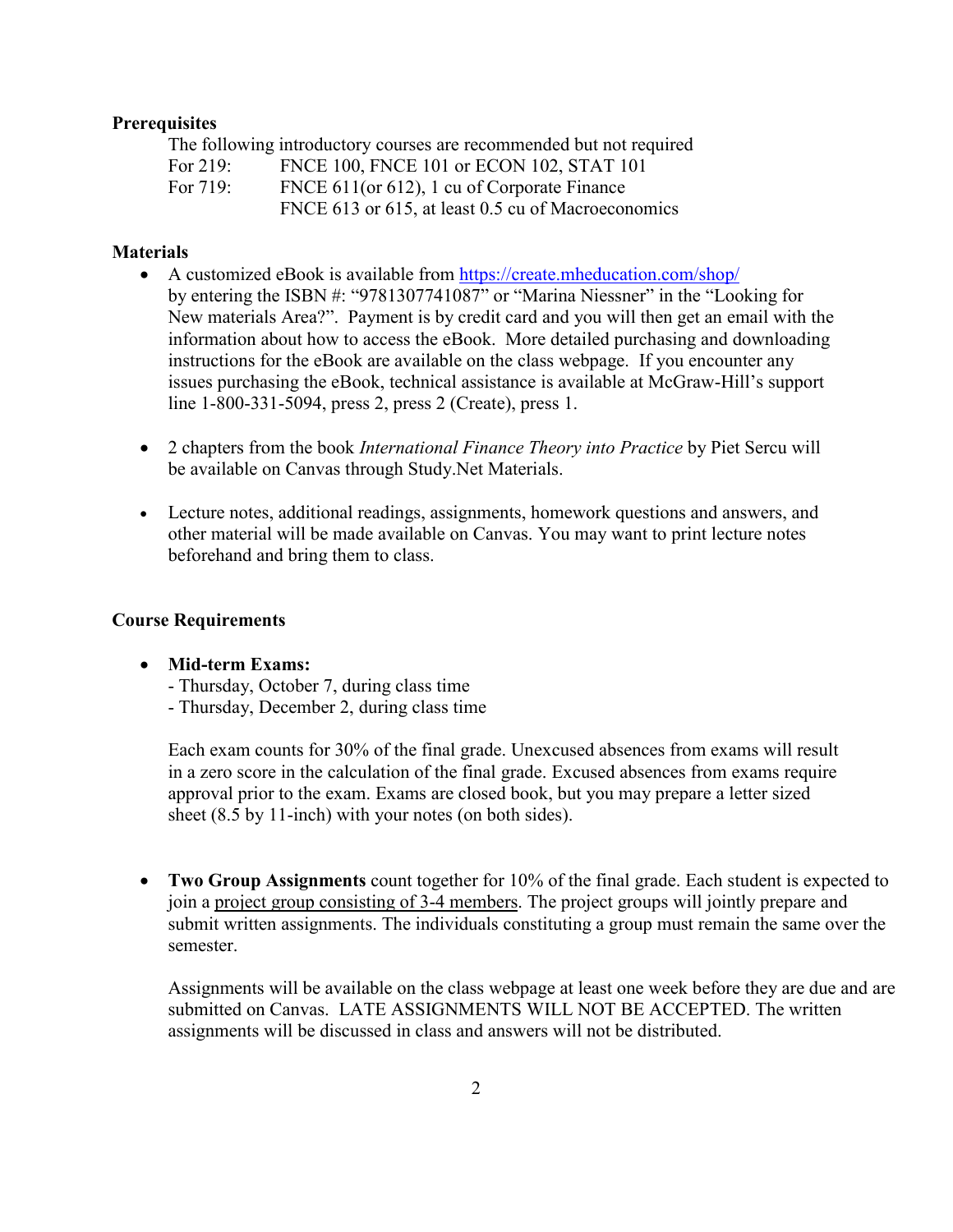- **Four Individual Assignments** count for 20% of the final grade. Individual assignments contain questions and problems that students work out and submit individually.
- **Class participation,** 10% of the final grade. Particularly during the discussion of assignments, you are expected to actively participate through comments and questions.

## **Re-grading exams and graded assignments**

Any request for re-grading must be submitted in writing within two weeks from the date the exams or assignments have been returned. The exam or assignment that you wish to have regraded should be placed in my mailbox in the Finance Department or given to me in class.

# **"Homework" problem sets**

Several problem sets will be posted during the semester and you will be given the answers to these. The purpose of these exercises is to give you the opportunity to make sure you fully understand topics covered in class. By regularly doing these exercises you get training for exams and assignments and you will maximize your return from this class. These problem sets will not be graded, and you should feel free to work in groups.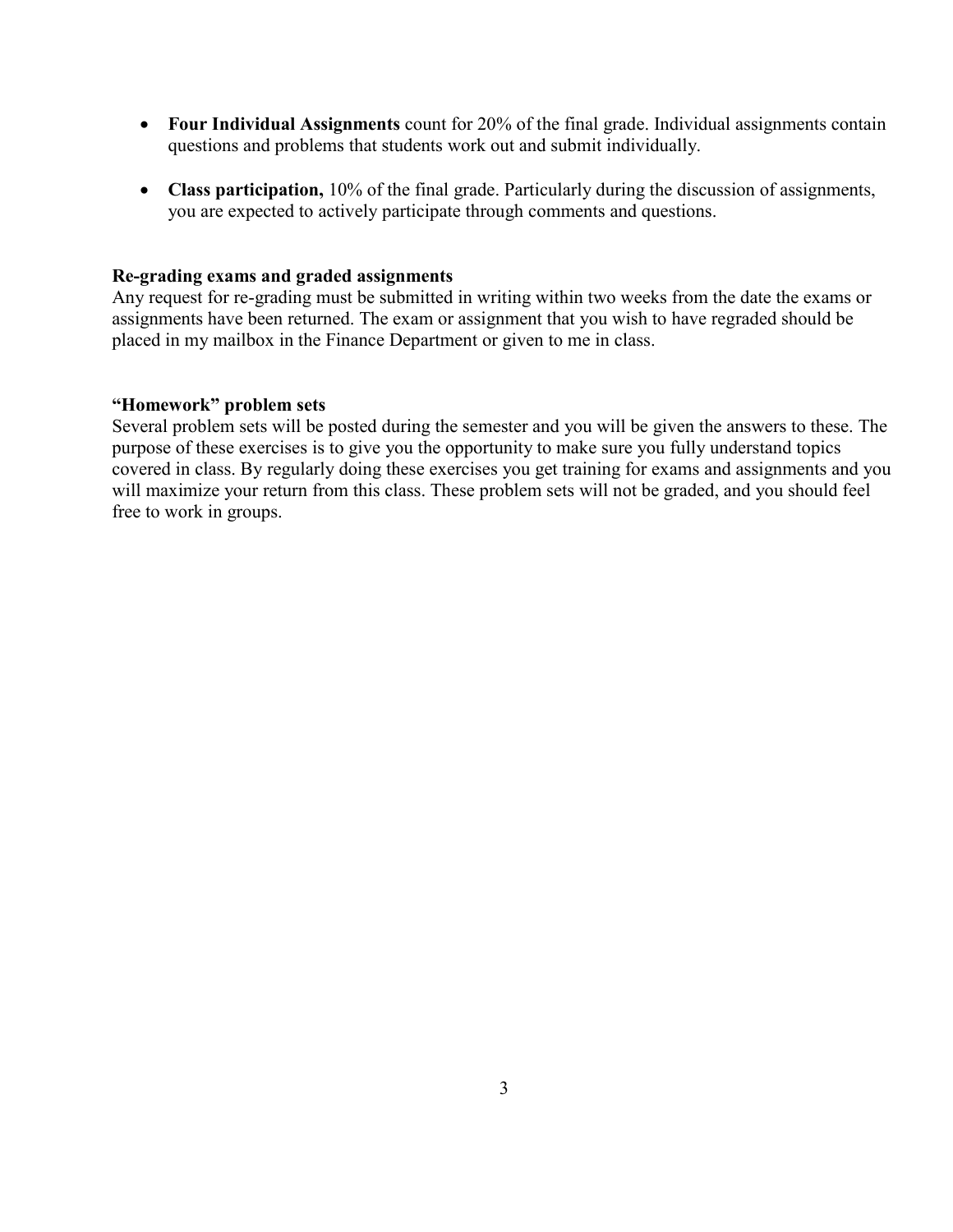# **Course Outline**

### FX basics

- **1**. Introduction: Derivative usage
- **2.** Spot Foreign Exchange Markets

Manipulating exchange rates, FX market structure, arbitrage

**3.** LIBOR, Forward Contracts and Interest Rate Parity

Forward valuation, hedging with forwards, Non-deliverable Forwards

#### **Derivatives**

- **4.** Currency Futures: Futures markets
- **5.** Currency Options

Put-call parity, hedging with options, option pricing issues, Black-Scholes model, implied volatility, risk reversal

**6**. Currency and Interest Rate Swaps

Examples and motivations for swaps, swap valuation, counterparty credit risk

### Currency investments / Cryptocurrencies

- **7.** Exchange Rate Theories and Evidence: Purchasing power parity
- **8**. Trading and Risk Premia in Foreign Exchange Markets:

Uncovered interest parity, carry trade, value, momentum

- **9.** International Bonds: Markets, diversification, hedging FX risk
- **10**. Cryptocurrencies: Bitcoin, stablecoins, investing in cryptocurrencies

Several current event topics are covered at various points in the semester.